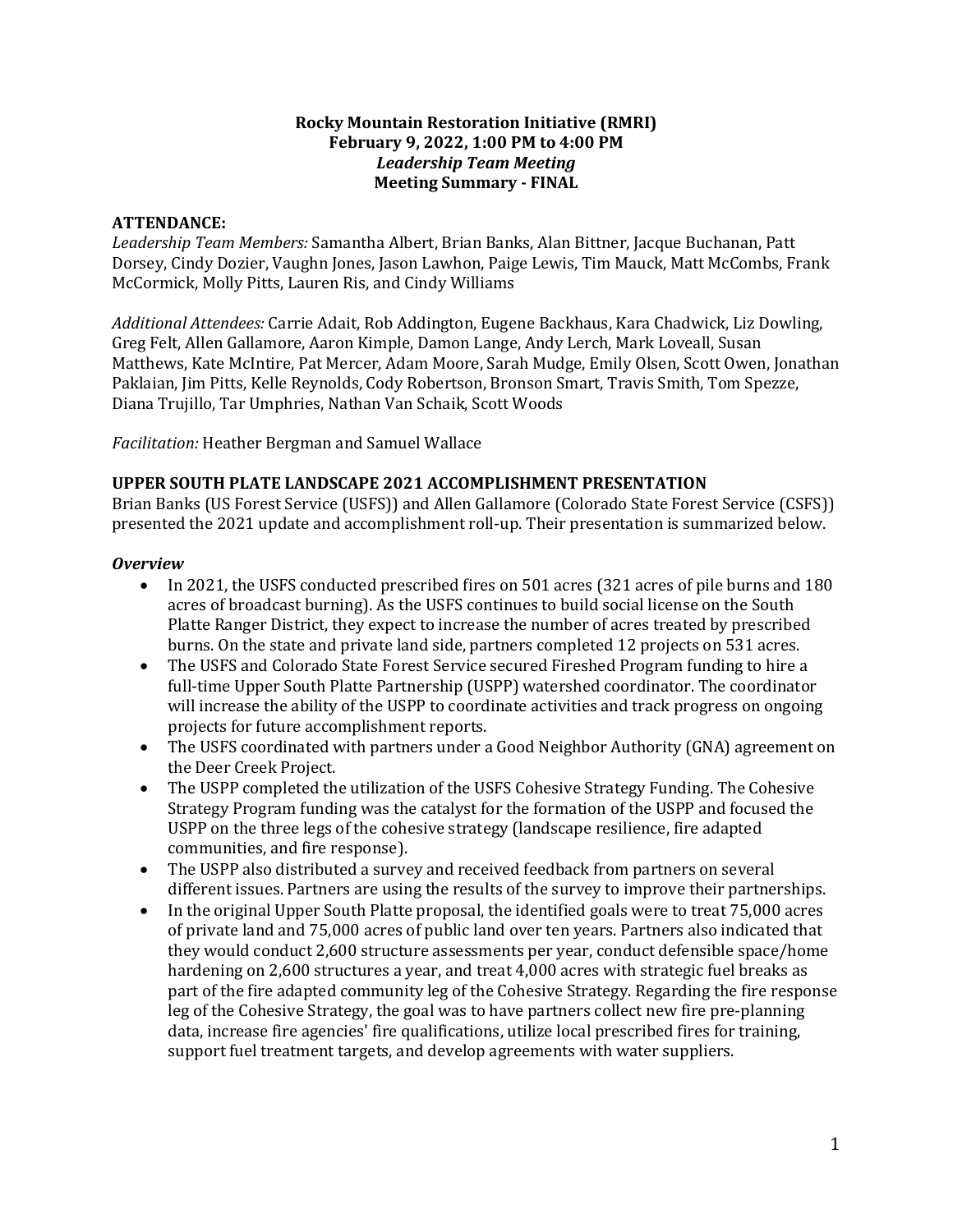### *2021 Project Accomplishments*

- The USPP identified five focus areas to collaboratively develop projects. The focus areas included Oehlmann Park, Elk Creek, Dee Creek/Harris Park, Upper Bear Creek, and McArthur Gulch. Projects in these focus areas have primarily focused on achieving resilient landscape targets, but they have also helped create fire adapted communities and improve fire response. They also connect to the three emphases of Shared Stewardship and four RMRI values.
- In 2021, the USPP closed out its National Cohesive Wildland Fire Management Strategy Program grant. Using the funding, partners engaged in a range of activities, including treating the landscape, working with communities, building capacity for wildland fire response, and supporting monitoring and outreach efforts to achieve the overall goals of partners. The Nature Conservancy (TNC) provided a final report that summarizes the accomplishments of the USPP over the past six years.
- Jefferson Conservation District has a robust treatment program. They also maintain a Google Map that highlights the location of ongoing and planned projects. This map is a best practice that partners want to grow and build in 2022.
- The South Platte Ranger District's GNA Agreement to implement the Deer Creek vegetation management project is the first one in the district since 2003. The USFS used the GNA Agreement to increase the footprint and scale of treatments to include private lands. As part of the GNA Agreement, the USFS was allowed to use private roads to access public land. The USFS had to extend the timeline for the project because contractor bids were too costly. One of the takeaways from the GNA Deer Creek project is that partners will need to think of creative solutions to address the high price of operators in the area. The USFS plans to implement three or four new GNA projects as funding becomes available.
- In the winter of 2021, the USFS conducted a broadcast burn next to the Harris Park community. The project goals were to reduce overall fuel loading and improve bighorn sheep habitat. The USFS burned 40 acres, an order of magnitudes higher than previous burns. Many cooperators were interested in joining the prescribed fire. This prescribed fire allowed partners to build relationships and train new implementers.
- Other partner accomplishments include:
	- o The Colorado State Forest Service completed four fuels treatment projects and is planning several projects to occur in 2022.
	- o The USFS conducted tree re-planting. They also used fuelwood permits to remove from project areas. The USFS is also working with a collaborative partnership in a pre-National Environmental Policy Act (NEPA) analysis to assess 250,000 acres for future restoration.
	- o Jefferson Conservation District completed over 400 acres worth of work and continues to secure funding for the next phase of projects.
	- o Jefferson County Open Space (JCOS) has purchased new equipment to increase its capacity to treat. They have also worked with the Colorado Forest Restoration Institute (CFRI) to develop the Jefferson County Forest Health Plan, which lays out a long-term prioritization plan for the county.
	- $\circ$  Denver Water and the USFS worked with the Mile High Youth Corps to train a diverse group of recent graduates in pile burning. There is a 90% placement rate of Mile High Youth Corps volunteers into federal jobs. Denver Water also provides letters of support to pursue grants and additional sources.
	- o TNC continues to fund projects, including community assistant projects to implement community wildlife protection projects in the Evergreen Area.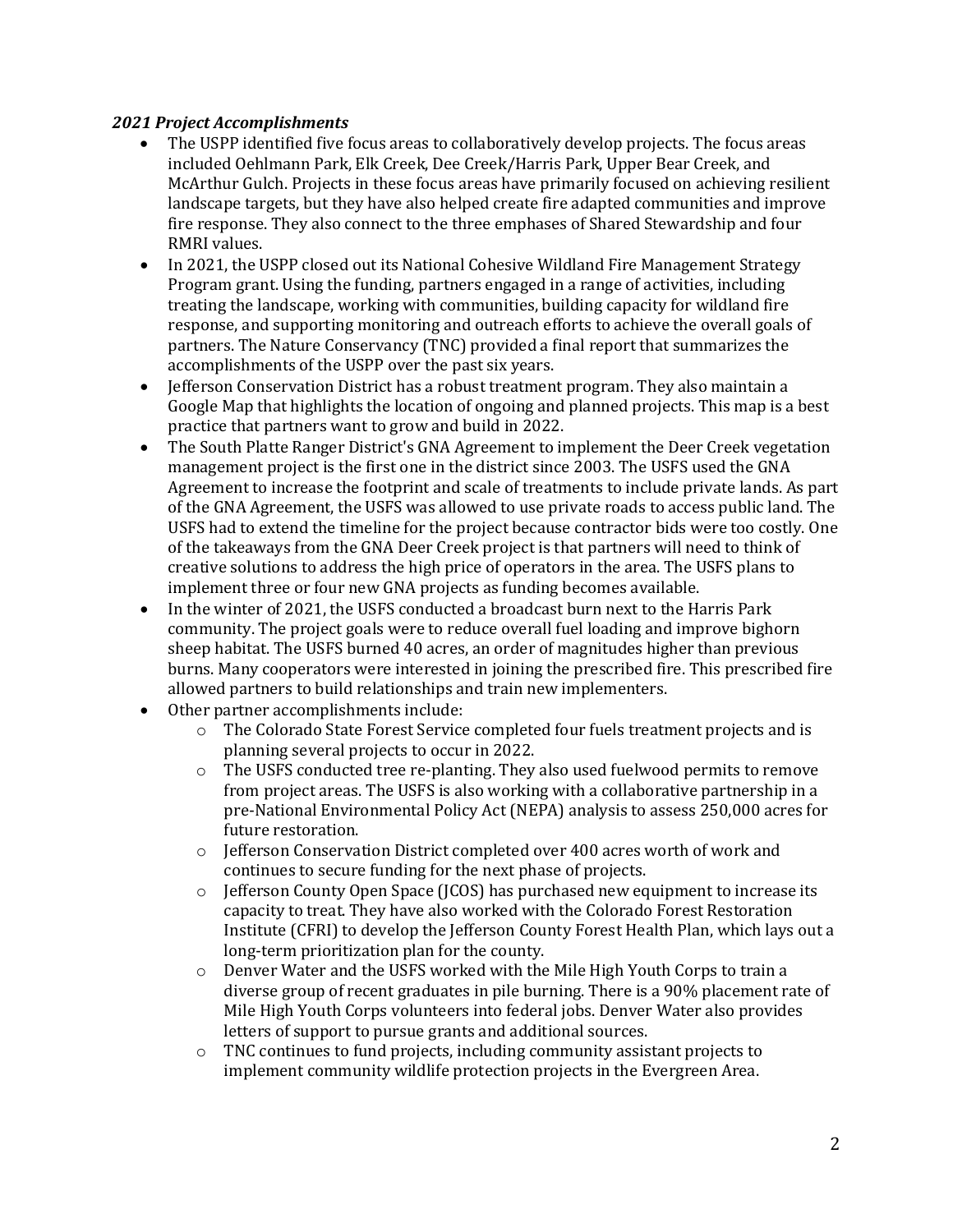- o Aurora Water provided funding to improve recreation access and reduce soil erosion. They also completed their Source Water Protection Plan.
- o Denver Mountain Parks treated over 300 acres in 2021.
- $\circ$  Genesee Foundation organized a wildfire prepared home assessment training for residences and restored 50 acres on Genesee Open Space.
- o Intercanyon Fire Protection District completed its Community Wildfire Protection Plan (CWPP) and continues to increase its capacity to conduct wildfire mitigation projects. They implemented a chipping program that reached 700 homes and resulted in the chipping of over 7,000 piles.
- $\circ$  CFRI is conducting a wildfire risk assessment with the Arapaho and Roosevelt National Forest (ARP) and the South Platte collaborative pre-NEPA analysis project. They also are collecting monitoring data on USPP projects. They have developed a plan to inform adaptive management discussions among the partners.
- $\circ$  The Ember Alliance is a new organization helping develop new Community Wildfire Protection Plans in the watershed.

## *Leadership Team Member Questions*

Leadership Team members asked questions about the Upper South Platte landscape. Their questions are indicated below, with the corresponding responses in plain text.

*How has the South Platte Ranger District built up the social license for prescribed fire over time?* The USFS and partners have taken a multi-pronged approach. They have hosted several public meetings to explain the process and reasoning for prescribed fire. Additionally, the USFS slowly introduced community members to forest treatment concepts, starting with talking about mechanical treatment, moving on to pile burning, and finally talking about broadcast burning. As community members learn about prescribed fire, they share that message on social media platforms like Facebook and Next Door.

### **UPPER ARKANSAS LANDSCAPE 2021 ACCOMPLISHMENT PRESENTATION**

Cindy Williams (Envision Chaffee County), Greg Felt (Chaffee County Commissioner), Sarah Mudge (Lake County Commissioner), Patt Mercer (USFS), Adam Moore (CSFS), and Emily Olsen (National Forest Foundation) presented the 2021 update and accomplishment roll-up. Their presentation is summarized below.

### *Overview*

- Envision Chaffee County aims to inspire a wildfire ready future by:
	- o Expanding bang-for-the-buck priorities
	- o Accelerating action
	- o Completing an All-Lands Recreation Plan
	- o Developing a funding model

# *Bang-For-The-Buck Priorities*

- CFRI worked with Envision Chaffee County Forest Health Council to create a Chaffee Wildfire Protection Plan map. The map prioritizes treatments based on the impact a treatment would have on shared values, such as wildlife, water, and recreation. The map identifies where partners will get the most bang for their buck based on each treatment's expected return on investment. Homeowners and community members recognize this map in Chaffee County.
- Lake County conducted a similar treatment prioritization analysis. They identified areas of high, higher, and highest priority for treatment. The map will help build social license for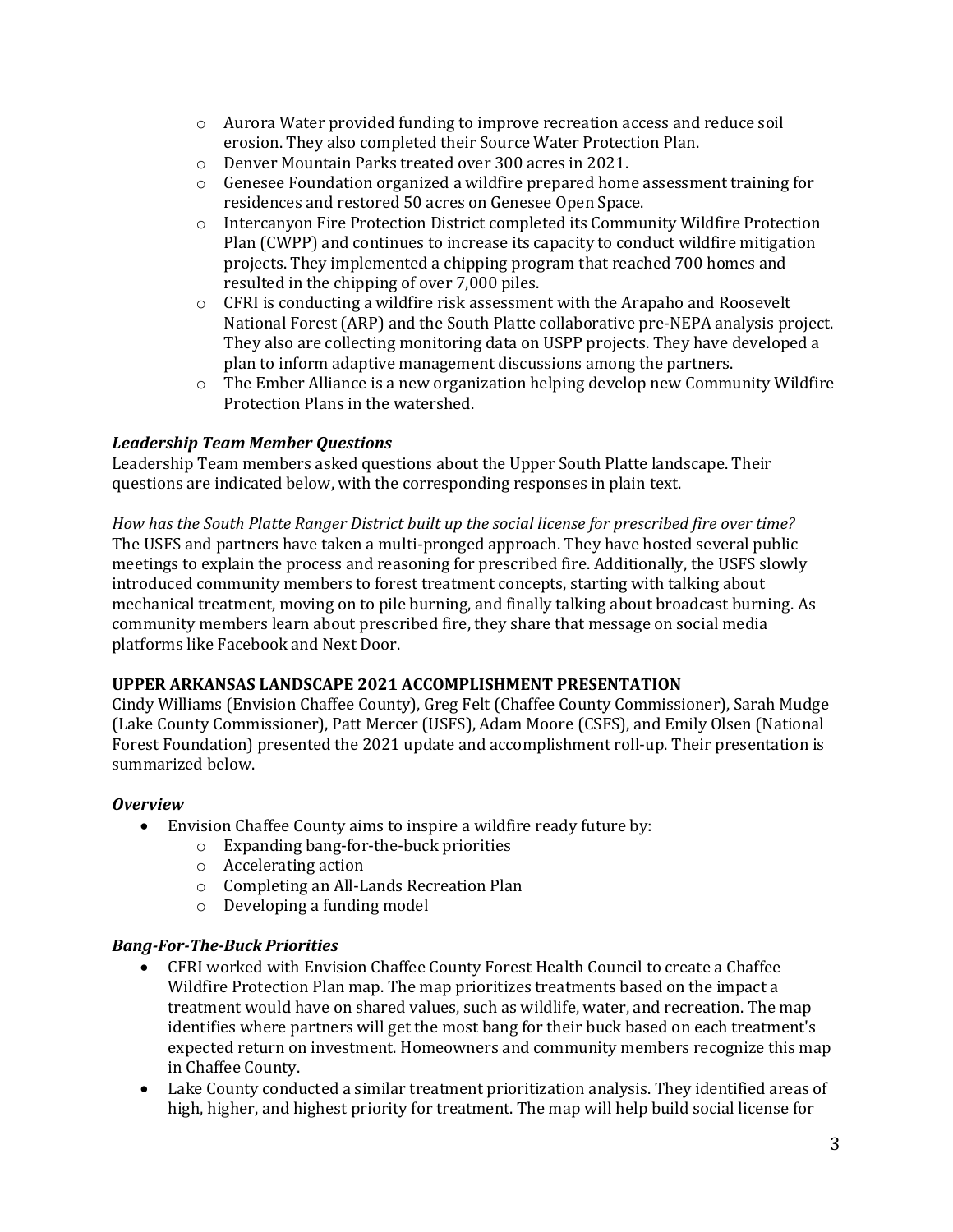forest restoration treatments in Lake County. Lake County plans on treating 20,000 acres by 2032 to half the risk wildfire poses to communities. Partners are currently working on building an action plan to achieve their goals.

### *Accelerating Action*

- Over the past two years, Chaffee and Lake County have made tangible steps towards achieving the goals they set out in their original RMRI proposal. Between Chaffee County and Lake County, partners set the goal of treating 30,000 acres of public land and 10,000 acres of private land by 2030.
- Partners have collected about a third of the total funding needed to treat 30,000 acres. Additionally, two-thirds of the targeted number of acres are in the planning pipeline. Partners are currently implementing two large fuel breaks south of Salida and north of Buena Vista. These fuel breaks tie into the Restoration and Stewardship of Outdoor Resources and Environment (RESTORE) grant project.
- Since 2020, 44 partners on the Envision Forest Health Council have treated more than 3,000 acres of public and private forest land. They have 21,000 acres in the planning pipeline. Around 1,600 private landowners are taking action to improve community wildfire resiliency. Partners have raised over \$19 million for forest planning and treatment projects. Chaffee County now has five designated Firewise USA sites.
- The Envision Forest Health Council has built community through wildfire resilience.
- Chaffee County administered the Chaffee Treats Forest Health and Wildfire Mitigation Program. The driving goal of the program is to create connected, cross-boundary treatments in targeted areas. Partners have engaged with private landowners to connect their treatments to public and state lands.
- With help from American Forest Foundation, partners put three new forests on the ground to engage with landowners. Partners have secured millions in funding to accelerate treatments on private lands, including \$5.7 million from the Natural Resources Conservation Service (NRCS).
- The Envision Chaffee County Forest Health Council is in a position to treat 5,000 acres of private land in top priority areas by 2026.
- Chaffee County is ready to treat nearly 8,000 more acres than a year ago because partners and the community have coalesced around the 10-year Wildfire Plan.
- Landowners are participating in the Chaffee Chips Program, a county-provided slash removal service. Lake County is looking to create similar programs in their collaborative action plan. Neighborhoods are also gaining Firewise designations with help from the Colorado State Forest Service and County fire department.
- The Methodist Front Project will protect communities and improve wildlife habitat, with several wildlife experts providing feedback on the project. Partners have begun implementing the Methodist Front by treating 135 acres on the property of a long-time (fifth generation) rancher. They have also treated 180 acres on Bureau of Land Management (BLM) land. Funding for the project comes from the RESTORE grant, City of Poncha Springs, City of Salida, and Chaffee Common Ground. Colorado Youth Corps Association (CYCA) crews are also implementing some treatments. A majority of the landowners in two different subdivisions adjacent to the Methodist Front Project have agreed to treat their properties.
- Partners on the Envision Chaffee County Forest Health Council are engaging communities to encourage them to create Firewise communities. One subdivision recently gained Firewise USA designation.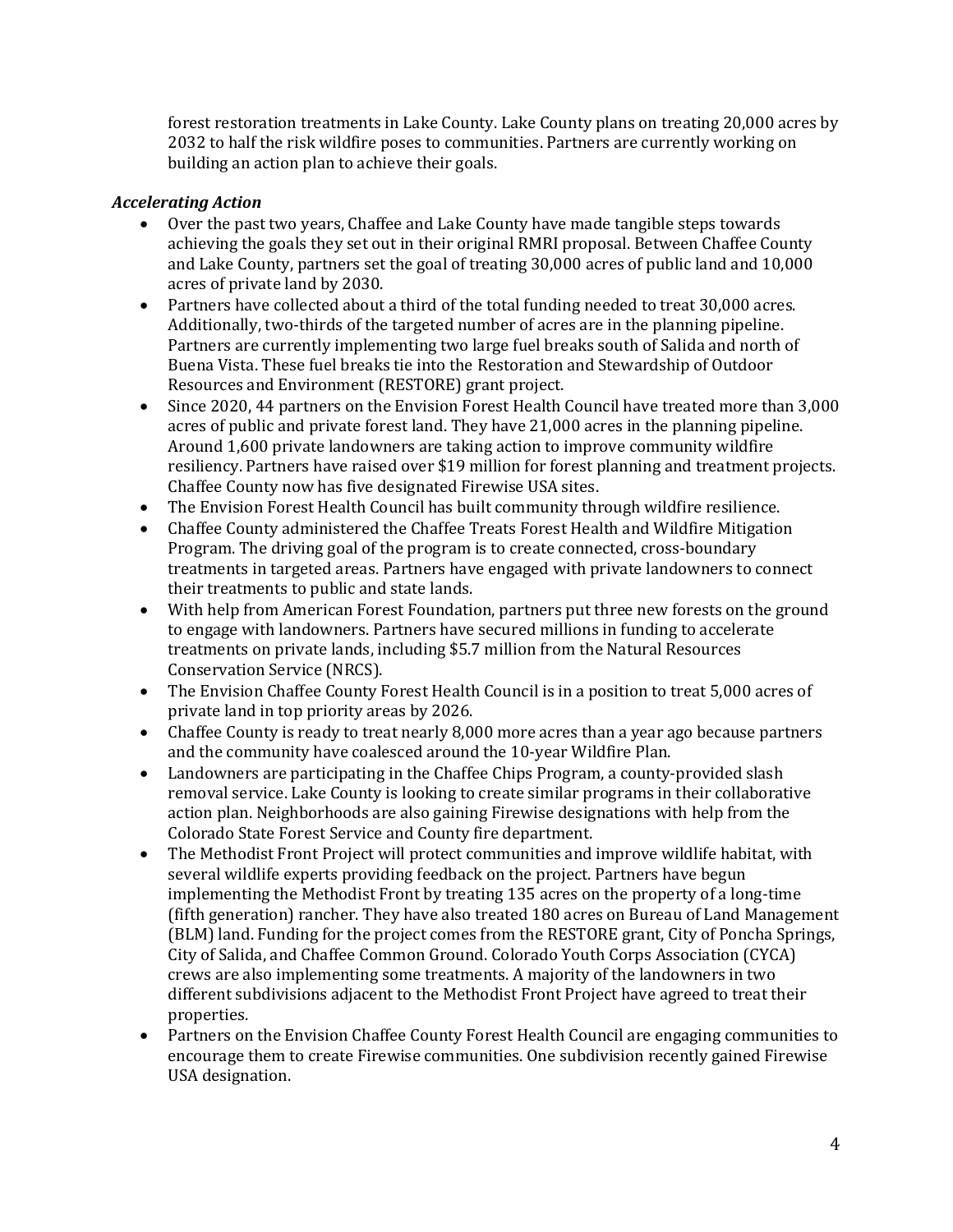- Partners have several other projects focused on other values beyond fire reduction, such as wildlife and water. The Railroad Bridge Project was designed with wildlife in mind. Bighorn sheep use the project area as winter range during the winter and then migrate across eight counties in the summer. The project also protects the Arkansas River – the most rafted river in the West and gold medal fishery.
- The RESTORE funding program has invested \$820,000 in two years in the county.
- Lake County is creating an early win project and accelerating action in Lake County. Partners have an opportunity to work in high-priority lands around the City of Leadville, including lands owned by Lake County, Colorado Mountain Club, and Newmont Mining. There are also several subdivisions west of Leadville that the CSFS has long-standing relationships with. Partners aim to engage these subdivisions to implement treatments on private lands to protect primary evacuation routes and heavily traveled visitor routes.
- Community engagement efforts have inspired 1,600 people to act, moved 21,000 acres into the treatment pipeline, generated \$19 million in funding, and treated over 3,000 acres.

## *Completing an All-Lands Recreation Plan*

- When Envision Chaffee County conducted their Chaffee County wildlife survey, they asked respondents what the biggest threat to wildlife is. The number one response was wildfire, but the second most popular response was the negative impacts of recreation (e.g., human waste, trash, and human ignitions). Dispersed camping sites have a high risk of human ignition.
- After engaging 64 groups and over 4,000 citizens, Envision Chaffee County partners have created the Chaffee County All-Lands Recreation Management Plan. The plan includes strategies to address the impacts of outdoor recreation growth on the health of the watershed so that Chaffee County can sustain clean, fun, and wild recreation for this and future generations.

### *Developing a Funding Model*

The National Forest Foundation has partnered with the Envision Chaffee County Forest Health Council to develop the Upper Arkansas Forest Fund. The fund was seeded with a 5-year, \$1.64 million commitment from the Common Ground local sales tax program. The Upper Arkansas Forest Fund will leverage this funding to secure \$5.7 million from the NRCS Regional Conservation Partnership Program (RCPP). The National Forest Foundation will use this funding to bring in funding from other sources, such as utilities, corporations, and municipalities.

### *Final Thoughts and Moving Forward*

The Envision Forest Health Council faces several challenges in the future. The first involves developing clarity around future desired conditions. Additionally, partners require additional capacity to ramp up the Lake County Program and build upon Chaffee County's ongoing work. Lastly, partners want to continue to increase capacity for contractors to treat on private lands.

#### *Leadership Team Member Questions*

Leadership Team members asked questions about the Upper Arkansas landscape. Their questions are indicated below, with the corresponding responses in plain text.

*How can RMRI partners promote the model and success of Envision Chaffee County to other areas across the state? Does Envision Chaffee County have resources to share with partners?*

• Envision Chaffee County has documented and provided many of its reports and processes on its website. For example, partners can easily access the wildfire and recreation surveys.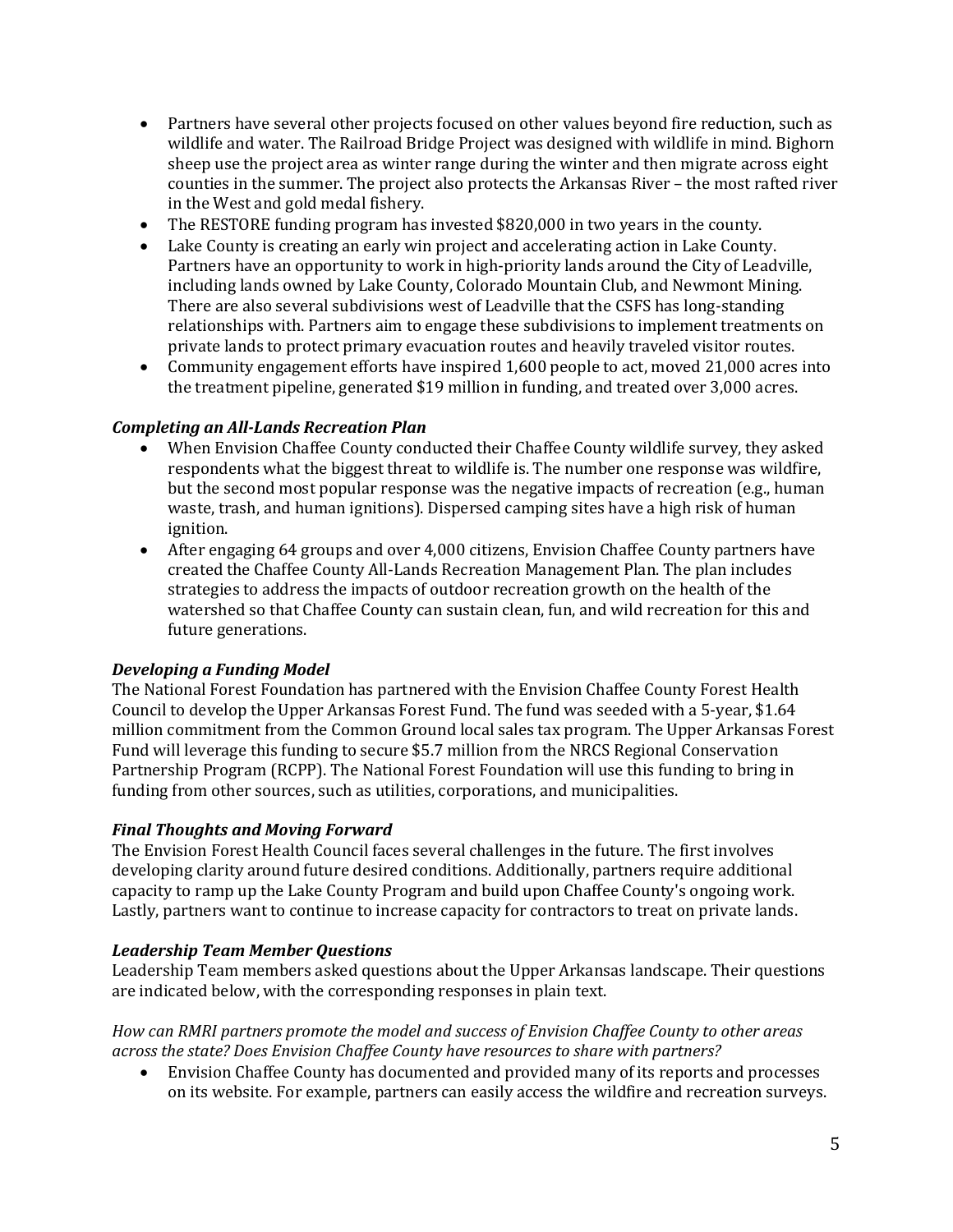- One goal of Envision Chaffee County was to make the project scalable and replicable. Envision Chaffee County wants to jump-start these efforts in other communities.
- Mapping is an extremely helpful tool as a community outreach tool.

*How can RMRI amplify the landscape stories across the state and the West?* Each landscape must tell its story. However, community voices and values also need to drive the discussion. Having someone focused specifically on media and storytelling is a tremendous advantage. The Upper Arkansas has someone focused on working with the media to tell the Upper Arkansas story and reach out to the public.

## **SOUTHWEST COLORADO LANDSCAPE 2021 ACCOMPLISHMENT PRESENTATION**

Jason Lawhon (USFS), Kara Chadwick (USFS), and Mark Loveall (CSFS) presented the 2021 update and accomplishment roll-up. Their presentation is summarized below.

### *Overview*

- The RMRI Southwest Colorado Steering Committee is composed of representatives from USFS, National Wild Turkey Federation (NWTF), CSFS, NRCS, Bureau of Land Management (BLM), and Colorado Parks and Wildlife (CPW), as well as representatives for water, community, and recreation values. The Steering Committee is representative of the stakeholders and interests in Southwest Colorado.
- Southwest Colorado partners completed 53 projects on federal lands, resulting in 12,000 acres treated. They also completed 37 state, private, and tribal land projects, resulting in 2,317 acres treated.
- The goals in Southwest Colorado's original RMRI proposal were to treat 20,000 acres of non-federal lands and 290,000 acres of National Forest land. They also planned on identifying and implementing key recreation projects.
- Southwest Colorado partners are trying to put Shared Stewardship into action. Shared Stewardship has four components: joint prioritization, cross-boundary strategy, investments and actions, and outcomes at scale.

# *Joint Prioritization*

- The RMRI Southwest Colorado landscape is large and contains many different ownerships. Partners also had a lot of existing quantitative data from previous analyses. Partners had to identify how to bring together different datasets and data layers to prioritize work on the RMRI Southwest Colorado landscape.
- The RMRI Southwest Colorado Steering Committee developed a strategic map by breaking the landscape into potential operational delineations (PODs). PODs are fire response tool that identifies the most optimal places to contain a fire based on certain characteristics (e.g., changes in topography, vegetation fuel type, roads, etc.).
- The RMRI Southwest Colorado Steering Committee then had stakeholders and subject matter experts provide input on the values associated with each POD. The RMRI Southwest Colorado Steering Committee reached out to over 100 stakeholders. Many stakeholders provided input on the PODs map, representing 46 different organizations. Partners used the stakeholder input to identify which PODs were high and low priorities for each RMRI value (forests and wildlife, recreation, communities, and water).
- The RMRI Southwest Colorado Steering Committee then distributed the PODs map to a broader audience and received over 1,800 comments.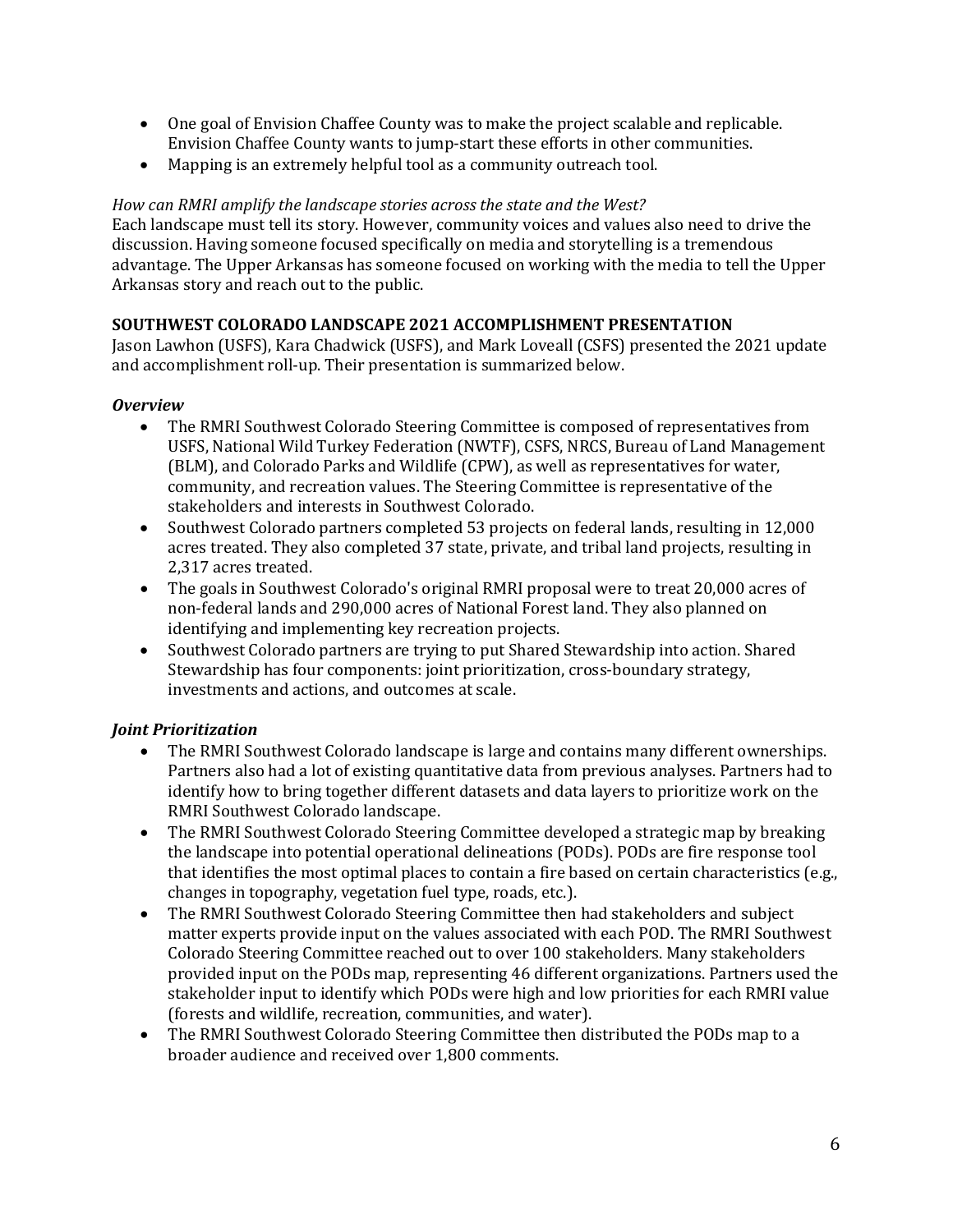### *Cross-Boundary Strategy*

- The Steering Committee took the information provided by the stakeholders and the broader public to prioritize each POD by each RMRI value. The Steering Committee also prioritized each POD using opportunity characteristics (e.g., probability of success, funding, social license, partnership catalyst, etc.) to determine which PODs were in a better position for project implementation.
- The Steering Committee used the combined results for each POD to prioritize each POD for treatment. The highest-ranked PODs were high priority by value and high priority by opportunity. This analysis also allowed partners to identify PODs with a high opportunity rating but a lower value rating. They also identified PODs for future planning (PODs with a low opportunity rating but a high value rating).
- The prioritization assessment also allowed partners to identify the specific outcomes and measures for treatments in each POD. For example, a high water ranking POD means that partners were interested in focusing treatments on protecting water supplies. Partners are currently developing specific strategies for the highest-ranking PODs.

### *Investments and Actions*

- Many partners in Southwest Colorado were working together before RMRI selected Southwest Colorado as its marquee landscape. RMRI was a catalyst that brought partners together to focus on shared priorities. Partners have been discussing how to align investments for future planning and projects.
- The San Juan National Forest (SJNF) and Mountain Studies Institute (MSI) are working with the American Forest Foundation and Rocky Mountain Research Station (RMRS) to apply a new landscape-scale fire risk model to the Southwest Colorado PODs.
- The City of Durango has a collaborative partnership, known as the Durango Area Trails Alliance, to implement trail stewardship and maintenance projects. Through this partnership, Durango has acquired two trail stewardship and maintenance grants and 245 acres of additional open space land around the city. BLM is helping construct trails.
- Partners have developed the Wildfire Watershed Protection Funding (originally known as the Southwest Wildfire Impact Fund), a funding mechanism that has secured \$500,00 for private lands treatment.
- La Plata County, the City of Durango, and the Durango Fire Protection District entered into an intergovernmental agreement to form a wildfire protection fund. They will be hiring a coordinator to manage that fund.
- A large portion of the SJNF has existing NEPA for mechanical treatment and prescribed fire. The Dolores Watershed Resilient Forests (DWRF) Collaborative and the Four Rivers Resilient Forest Collaborative are developing desired conditions for upcoming NEPA analyses on the landscape. The desired conditions will help inform the development of monitoring protocols and policies.
- Wildfire Adapted Partnership has a neighborhood assessment program. Through that program, they have conducted 200 home risk assessments for landowners. The NRCS has also completed planning for 455 acres.
- There are currently over 1,100 acres planned for out-years.
- The American Forest Foundation, NRCS, Southwest Conservation Corps, and Fort Lewis College continue to make headway on training forestry technicians.
- Many partners have spoken at numerous conferences, including Colorado Water Congress.
- MSI engaged over 150 people through a fire-learning series they organized. Many local collaboratives continue to lead field tours on adaptive management and monitoring.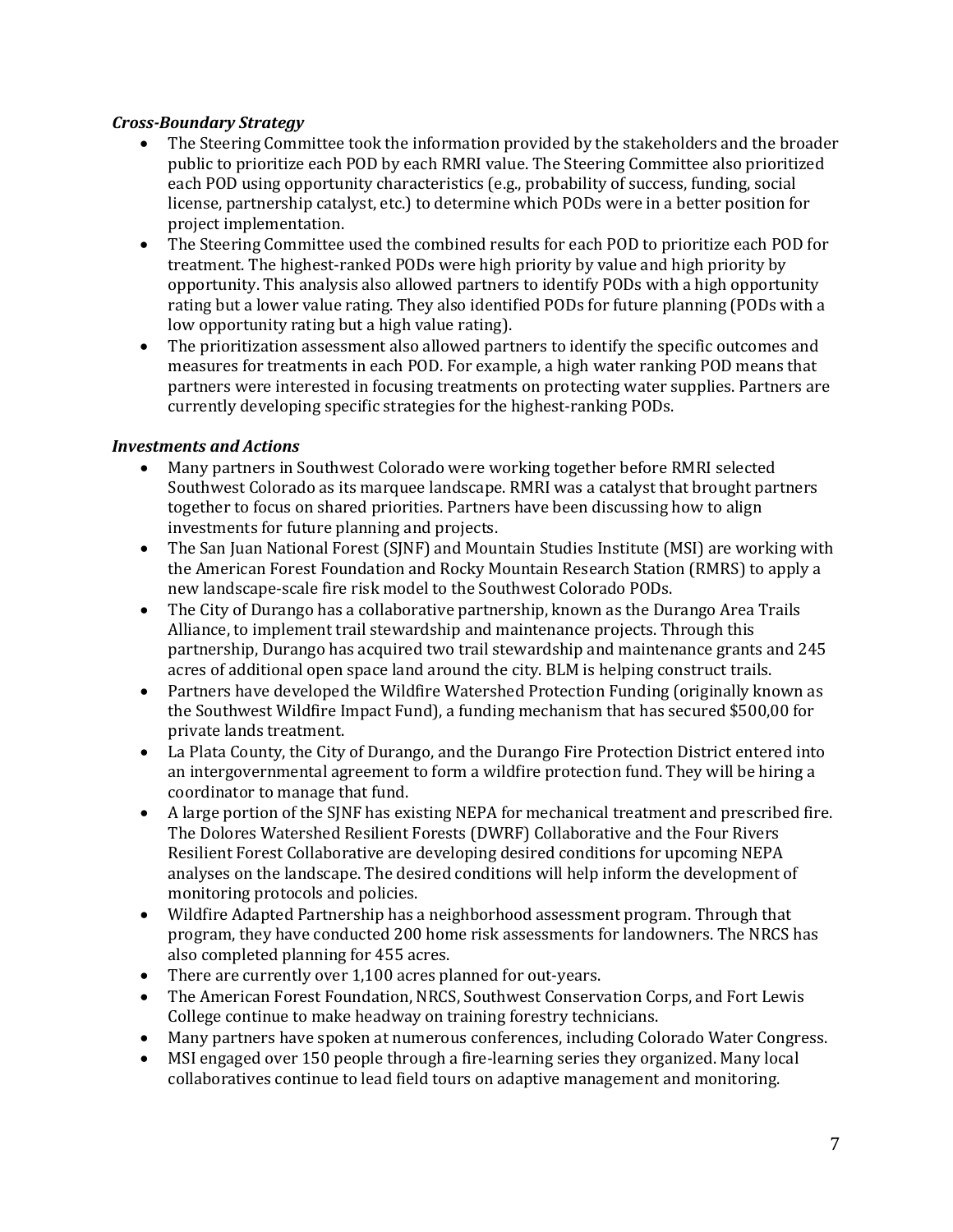- The USFS, NFF, and Colorado Outdoor Recreation Industry Office (OREC) are working together to conduct an all-land recreation and industry assessment on the Columbine District
- There is a strong industry presence in Southwest Colorado. Timber Age secured a grant to establish a cross-laminated timber operation in Southwest Colorado. Table-to-Farm Composition Program is taking sawdust from sawmills to incorporate into their compost.
- There is a strong tribal interest in Southwest Colorado. Representatives from the Ute Mountain Ute Tribe and Southern Ute Tribe are on the RMRI Southwest Colorado advisory network. The Ute Mountain Ute Tribe is also working with the CSFS to implement forest treatment projects on their property. Lastly, the NFF is working with the tribes to launch a Wood for Life Program.

## *Outcomes at Scale*

- In total, partners have invested \$4.2 million on federal lands and over \$3 million on state, private, and tribal lands.
- The NWTF has committed staff and leadership to the Southwest Colorado efforts.
- The SINF completed 41 projects, resulting in 8,300 acres treated. Some of that treatment includes GNA projects with the CSFS. The SJNF also completed 11 recreation-focused projects, resulting in the maintenance of over 200 miles. In total, the SJNF invested \$3.7 million in the RMRI landscape.
- The BLM completed 12 projects totaling 4,325 acres treated in the RMRI landscape. They also created five miles of new trails and improved signage and kiosks. They invested over \$500,000 in 2021.
- The NRCS has invested Environmental Quality Incentives Program (EQIP) funding into private land planning. This funding has led to the assessment of 233 acres in priority PODs and 412 acres overall.
- The Colorado State Forest Service (CSFS) completed six projects, covering 270 acres, including 38 acres under a GNA Agreement and 182 acres on Ute Mountain Ute Tribal lands. The CSFS invested \$552,000 from state and private sources.
- CPW completed two projects, covering 1,300 acres. The projects have benefited wildlife, water, and community values. The investment from CPW, Great Outdoors Colorado, and the Mule Deer Foundation totaled \$400,000.
- The City of Durango and Fire Adapted Durango Partnership completed a wildland-urban interface project, treating 84 acres to protect 284 homes. The City of Durango also improved recreation infrastructure and trails around priority water-related recreation sites.
- The San Juan Mountain Association (SJMA) launched the RMRI forest ambassador program, which provided trained staff to expand outreach and communication to the public in highuse recreation areas. The program resulted in over 3,600 interactions with trail users. The SJMA also maintained over 200 miles of trail.
- Montrose Forest Products implemented three projects, resulting in the treatment of 405 acres. Around 100 acres of that treatment occurred in priority PODs.
- Wildfire Adapted Partnership managed nine projects, totaling 135 acres and covering 85 homes. Much of their work was focused on creating defensible space around La Plata, Montezuma, and Archuleta County homes. They have invested \$300,000 in state and private funding in a 60% cost-share with partners/landowners.
- Over the past two years, the Southwest Colorado partners have treated 4,431 acres on private lands, setting them slightly ahead of schedule to achieve their 10-year goal of 20,000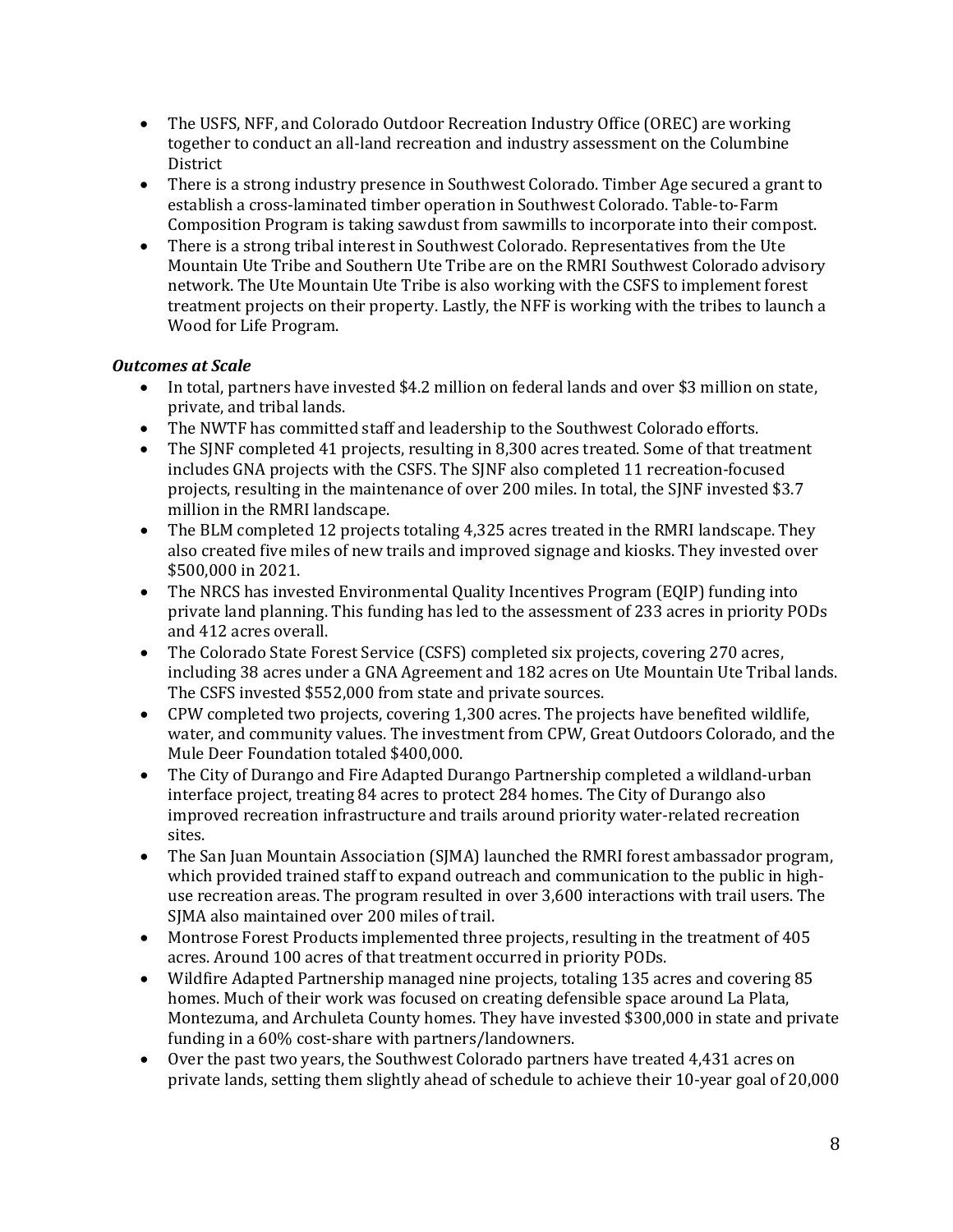acres. They have also treated 36,454 acres of public lands to date; their 10-year goal is to treat 290,000 acres of lands on the SJNF.

• Around 29,267 acres of treatment have benefitted communities; 15,440 acres of treatment have benefitted water resources; 27,163 acres of treatment have benefitted wildlife and forest health.

### *Leadership Team Member Questions*

Leadership Team members asked questions about the Southwest Colorado landscape. Their questions are indicated below, with the corresponding responses in plain text.

### *How do the Southwest Colorado partners avoid double-counting when they assign the number of acres of treatment by value?*

Southwest Colorado partners are double and triple counting acres in their total number of acres treated by value assessment. Many projects address multiple values, so Southwest Colorado partners are counting acres by the multiple values they address, which leads to double and triple counting at times.

## **LEADERSHIP TEAM MEMBER UPDATES**

Leadership Team members provided updates. Their updates are organized by agency/partner below and summarized below.

## *USFS*

- The USFS will be allocating \$3 billion from the Infrastructure Investment and Jobs Act. The goal is to use that funding to treat 20 million acres of National Forest Service land and 30 million acres of state, private, and tribal lands. Considering those numbers assume the cost of \$60/acre, the intent of the funding is not necessarily to complete all the work. The goal of the funding is for the USFS and partners to demonstrate that they can reduce fire risk and increase the resiliency of the landscape when given the funding.
- The Front Range of Colorado was identified as one of four national priority areas for forest restoration and wildfire mitigation. Additionally, the USFS' recently published national strategy for protecting communities and improving resilience identified firesheds along the Front Range and in Southwest Colorado as high-risk firesheds. These firesheds align closely with the RMRI landscapes.
- The USFS is working with the NFF to host roundtables for each USFS region. The purpose of the roundtables is for partners to provide input on the USFS's 10-Year Strategic Implementation Plan.
- Given the additional funding coming to the USFS, the agency should be in a stronger position to allocate funding beyond their normally appropriated budget. They are planning on hiring 200 to 300 new staff members to increase internal capacity.
- The USFS continues to work with the CSFS and the Colorado Department of Natural Resources (DNR) to align priorities and develop strategies.

# *DNR*

• In 2021, the Colorado State Legislature allocated \$7.5 million for wildfire risk reduction projects to protect life, property, and infrastructure. DNR worked with CSFS, the Division of Fire Prevention and Control (DFPC), and federal partners to develop the Colorado Strategic Wildfire Action Program (COSWAP). Under COSWAP, partners conducted a joint risk evaluation of Colorado to identify the counties at the highest risk of wildfire. They identified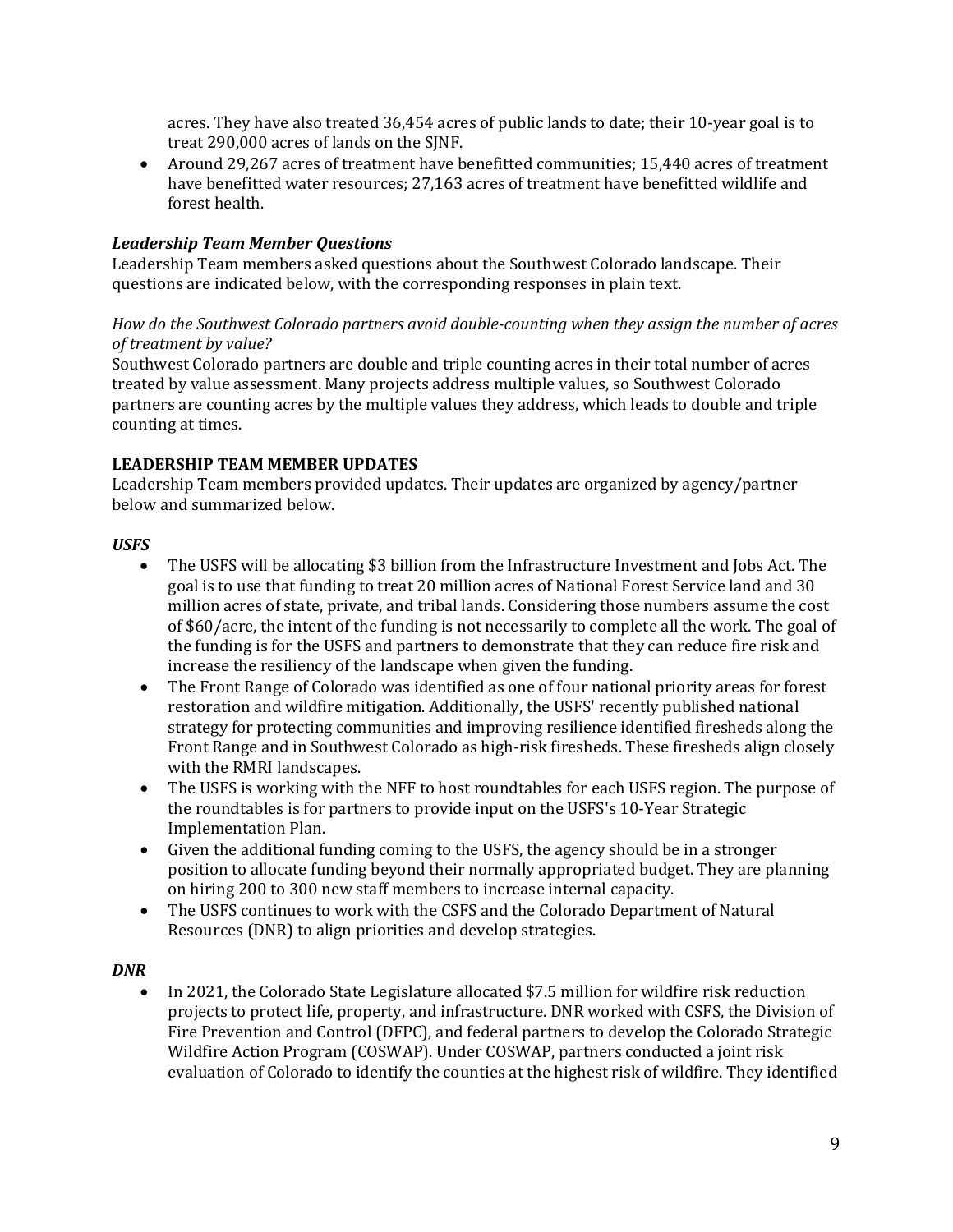strategic focal areas to receive the majority of COSWAP funding. The ten focal areas include seven counties and the three RMRI landscapes.

- DNR staff is currently meeting with each focal area to share information on the COSWAP landscape fuels reduction program. Each RMRI landscape has the opportunity to apply for up to \$1 million to implement a cross-boundary project on the landscape. There is a 25% match component. Only government entities are eligible to receive funding. All of the funding must be obligated by June 2023.
- The COSWAP program also includes a workforce development grant. Partners in the ten focal areas can apply to have CYCA or State Wildland Inmate Fire Team (SWIFT) crews conduct project work. The workforce development grant was released on February 1. This grant program is open to federal, tribal, state, county, public utilities, homeowner associations, non-profits, and forest collaboratives. Partners can also apply up to \$100,000 to have a non-CYCA crew conduct work or administer a training program. These grants require a 25% in-kind or cash match.

## *OREC*

- OREC Director Nathan Fey has recently taken another job. OREC has hired Connor Hall, formerly a Trust for Public Lands employee, to fill the director position. He will begin in two weeks.
- The Economic Development Agency (EDA) has provided Colorado \$10 million for tourism and outdoor recreation projects. OREC will be administering a competitive grant program to allocate funding for infrastructure development and technical planning and assistance. They plan to roll out that program in the late spring.

#### *NWTF*

- The NWTF has been engaged in the wildfire crisis strategy discussion at the national level.
- The NWTF will be presenting on RMRI at the NWTF convention during the week of February 14. Frank Beum, USFS Region 2 Forester, and Dan Gibbs, DNR Executive Director, will be part of that session.
- The NWTF has recently hired Liz Dowling, who supports fundraising efforts in Colorado and Montana. The plan is for her and Kate McIntire, RMRI, to stand up a fundraising committee to raise private funding for RMRI.

### *DFPC*

- DFPC is currently hiring additional staff members at the field level. They would like to get more modules out into the field to support prescribed fire efforts.
- DFPC is tracking bills during the Colorado State Legislative Session. There should be several bills related to wildfire mitigation this session.

#### **COMMUNICATIONS SUBCOMMITTEE UPDATE**

Nathan Van Schaik (USFS) and Kate McIntire (NWTF) presented an update on the Communications Subcommittee. Their presentation is summarized below.<br>• In 2021, the Communications Subcommittee had

- In 2021, the Communications Subcommittee had discussions on how to balance helping RMRI partners with communications at the local level while also telling the broader RMRI story.
- In 2022, the Communications Subcommittee has four goals:
	- o **Information Exchange:** Build understanding among partners and provide a mechanism for effective decision-making